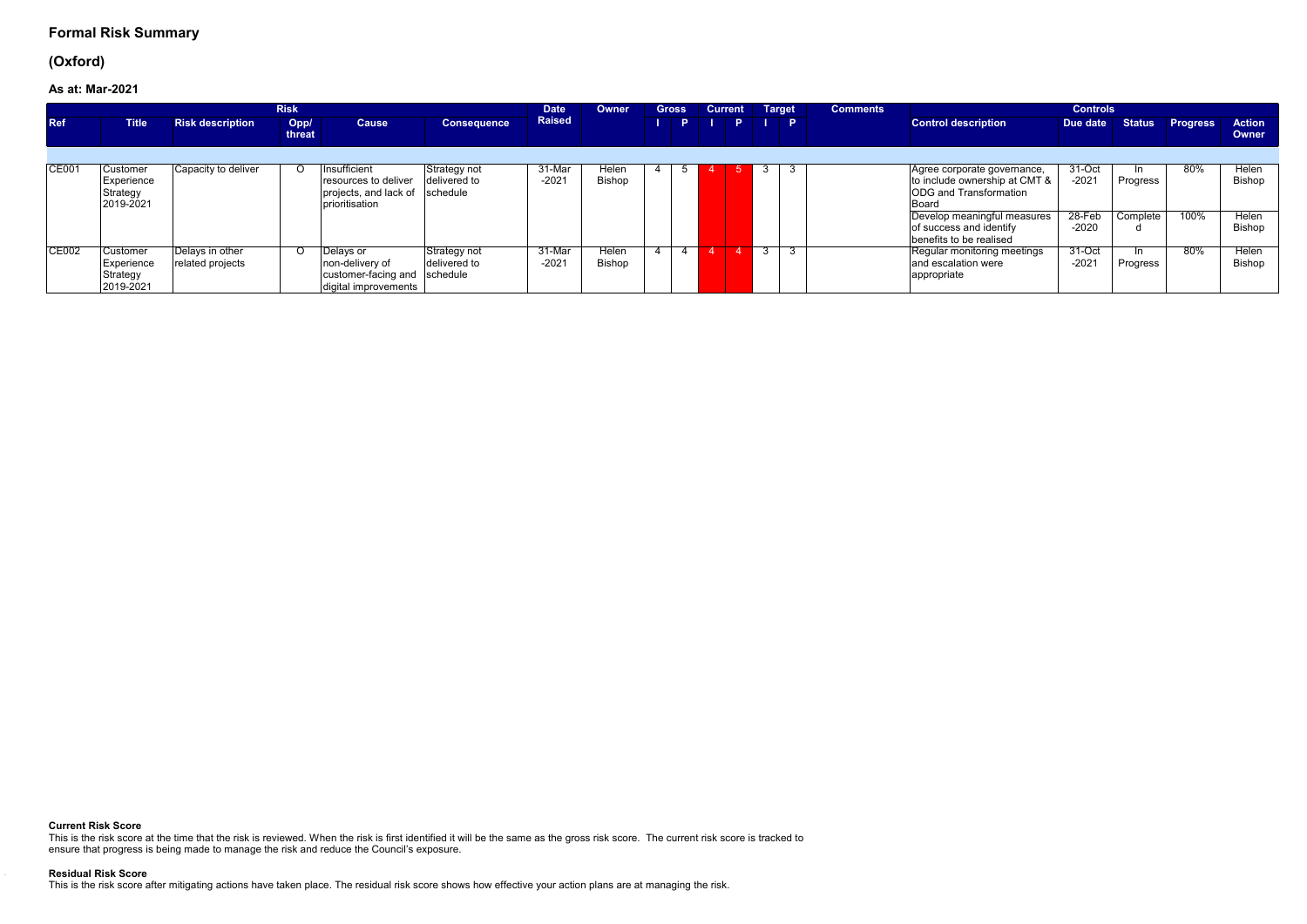## **(Oxford)**

### **As at:Mar-2021**

|                                              |                               |                                                                                                                                 | <b>Risk</b>    |                                                                                                                                                                                                                             |                                                                                                                                                                                                                                                                                                                                                                                                                                                                                                                                                                                                                                                                                                                                                                                                                                                                                                                                                                                                                                                                                                | <b>Date</b>                 | Owner                                | <b>Gross</b>                  | <b>Current</b> |                        | <b>Target</b>  | <b>Comments</b>                                                                                                                                                                                                                                                                                                                                                                                            |                                                                                                                                                                                                                                                                                                                         | <b>Controls</b>            |                          |                 |                                          |
|----------------------------------------------|-------------------------------|---------------------------------------------------------------------------------------------------------------------------------|----------------|-----------------------------------------------------------------------------------------------------------------------------------------------------------------------------------------------------------------------------|------------------------------------------------------------------------------------------------------------------------------------------------------------------------------------------------------------------------------------------------------------------------------------------------------------------------------------------------------------------------------------------------------------------------------------------------------------------------------------------------------------------------------------------------------------------------------------------------------------------------------------------------------------------------------------------------------------------------------------------------------------------------------------------------------------------------------------------------------------------------------------------------------------------------------------------------------------------------------------------------------------------------------------------------------------------------------------------------|-----------------------------|--------------------------------------|-------------------------------|----------------|------------------------|----------------|------------------------------------------------------------------------------------------------------------------------------------------------------------------------------------------------------------------------------------------------------------------------------------------------------------------------------------------------------------------------------------------------------------|-------------------------------------------------------------------------------------------------------------------------------------------------------------------------------------------------------------------------------------------------------------------------------------------------------------------------|----------------------------|--------------------------|-----------------|------------------------------------------|
| <b>Ref</b>                                   | <b>Title</b>                  | <b>Risk description</b>                                                                                                         | Opp/<br>threat | <b>Cause</b>                                                                                                                                                                                                                | <b>Consequence</b>                                                                                                                                                                                                                                                                                                                                                                                                                                                                                                                                                                                                                                                                                                                                                                                                                                                                                                                                                                                                                                                                             | <b>Raised</b>               |                                      | <b>P</b>                      |                | P.                     | $\blacksquare$ |                                                                                                                                                                                                                                                                                                                                                                                                            | <b>Control description</b>                                                                                                                                                                                                                                                                                              | Due date                   | <b>Status</b>            | <b>Progress</b> | <b>Action</b><br>Owner                   |
| <b>CRR-031</b><br>$-18-19$<br><b>CRR-033</b> | Economic<br>Growth<br>Housing | Local, national or<br>international factors<br>adversely affect the<br>economic growth of<br>the City<br>Failure to deliver the |                | New trading and<br>immigration<br>arrangements with<br>the EU from 1<br>January 2021.<br>COVID19 lockdowns<br>will continue to<br>prevent and restrict<br>economic activity<br>through much of<br>2021.<br>Changes to Homes | Post-transition, this<br>may affect vehicle<br>manufacturing,<br>logistics and wider<br>import and export<br>demand or capacity,<br>and lead to business<br>relocation<br>divestment<br>decisions in extreme<br>cases. It's possible,<br>certain sectors may<br>have shortages<br>(health, research,<br>technical skills). It is<br>possible there will<br>be some job losses<br>in the sectors<br>affected by trade<br>issues.<br>COVID19 will hit<br>consumption<br>spending further,<br>affecting the viability<br>of business inc.<br>restaurants, travel<br>and tourism, events,<br>creative and cultural<br>sectors.<br>Unemployment rises<br>and long-term<br>furlough may induce<br>labour market<br>scarring, slowing<br>re-employment and<br>lowering<br>participation rates.<br>This may affect<br>certain resident<br>groups more<br>(low-skilled, carers,<br>young). Workers<br>who lose jobs may<br>not have the skills<br>for new ones.<br>Ongoing fiscal<br>challenges may<br>reduce public sector<br>investment in<br>infrastructure and<br>services.<br>Insufficient housing | 1-Jun<br>$-2018$<br>$1-Jun$ | <b>Matthew</b><br>Peachey<br>Stephen | 5<br>4<br>5<br>$\overline{4}$ | -5.<br>$-5$    | $5 \t 4$<br>$4 \mid 4$ | 3 <sup>5</sup> | Despite some<br>positive trends, the<br>risk still remains at<br>Red. Issues relating<br>to inflation, labour<br>market supply,<br>global economy,<br><b>COVID levels</b><br>locally, border<br>arrangement, local<br>business support<br>being scaled back<br>and business rates<br>commencing<br>suggests that while<br>we have some short<br>term positive signs,<br>there are still<br>numerous risks. | <b>Deliver Oxford Economic</b><br>Strategy & City Centre Vision<br>Action Plan. Stimulate<br>recovery through targeted<br>measures. Work with<br>Economic Growth Board &<br>City Centre Task Force.<br>Engage with businesses to<br>understand long term impact<br>of COVID & EU Transition<br>Continue to take forward | 1-Apr<br>$-2023$<br>31-Mar | -In<br>Progress<br>In In | 50%<br>50%      | <b>Matthew</b><br>Peachey<br><b>Dave</b> |
| $-18-19$                                     |                               | Council's key<br>priorities around<br>Housing including                                                                         |                | & Communities<br>Agency's funding<br>stream for housing                                                                                                                                                                     | in City<br>Increase in<br>homelessness                                                                                                                                                                                                                                                                                                                                                                                                                                                                                                                                                                                                                                                                                                                                                                                                                                                                                                                                                                                                                                                         | $-2018$                     | Clarke                               |                               |                |                        |                |                                                                                                                                                                                                                                                                                                                                                                                                            | opportunities to purchase<br>S106 dwellings through the<br>HRA.                                                                                                                                                                                                                                                         | $-2022$                    | Progress                 |                 | Scholes                                  |

### **Current Risk Score**

This is the risk score at the time that the risk is reviewed. When the risk is first identified it will be the same as the gross risk score. The current risk score is tracked to ensure that progress is being made to manage the risk and reduce the Council's exposure.

### **Residual Risk Score**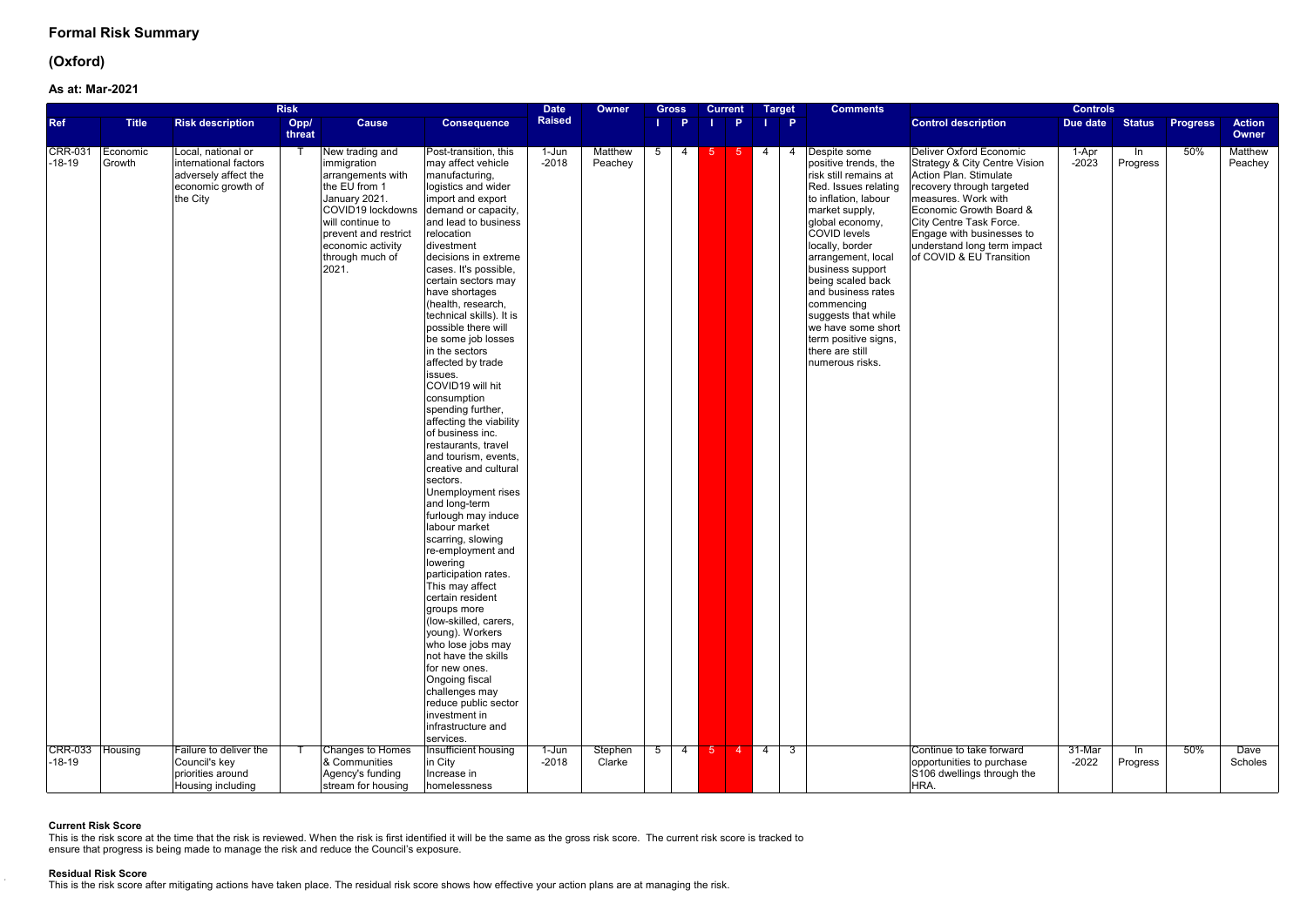## **(Oxford)**

### **As at:Mar-2021**

|                              | <b>Risk</b>                     |                                                                                                                        |                |                                                                                                                                                                                                                        |                                                                                                                     |                    | <b>Owner</b> | Gross                            | <b>Current</b>                   |            | <b>Comments</b><br><b>Target</b>                                                                                                                                                                               |                                                                                                                                                                                                                                                                | <b>Controls</b>       |                          |                 |                        |
|------------------------------|---------------------------------|------------------------------------------------------------------------------------------------------------------------|----------------|------------------------------------------------------------------------------------------------------------------------------------------------------------------------------------------------------------------------|---------------------------------------------------------------------------------------------------------------------|--------------------|--------------|----------------------------------|----------------------------------|------------|----------------------------------------------------------------------------------------------------------------------------------------------------------------------------------------------------------------|----------------------------------------------------------------------------------------------------------------------------------------------------------------------------------------------------------------------------------------------------------------|-----------------------|--------------------------|-----------------|------------------------|
| <b>Ref</b>                   | <b>Title</b>                    | <b>Risk description</b>                                                                                                | Opp/<br>threat | <b>Cause</b>                                                                                                                                                                                                           | <b>Consequence</b>                                                                                                  | <b>Raised</b>      |              | D                                | <b>P</b>                         |            | $\mathsf{I}$ $\mathsf{P}$                                                                                                                                                                                      | <b>Control description</b>                                                                                                                                                                                                                                     | Due date              | <b>Status</b>            | <b>Progress</b> | <b>Action</b><br>Owner |
|                              |                                 | ensuring increased<br>housing delivery and<br>enabling sufficient<br>affordable house<br>building and                  |                | development.<br>Government policy<br>changes affecting<br>housing tenure,<br>rental levels, LA                                                                                                                         | Impact on residents<br>Health and quality of<br>life issues<br>Adverse publicity<br><b>Reputation Risk</b>          |                    |              |                                  |                                  |            |                                                                                                                                                                                                                | Continuing to work with<br>Registerd Provider partners to<br>enable supply of more<br>affordable housing through<br>s.106                                                                                                                                      | 31-Mar<br>$-2022$     | -In<br>Progress          | 90%             | Dave<br>Scholes        |
|                              |                                 | investment.                                                                                                            |                | borrowing ability.<br>Economic<br>recession, leading to                                                                                                                                                                | Perception of<br>unfairness<br>reinforces tensions                                                                  |                    |              |                                  |                                  |            |                                                                                                                                                                                                                | Deliver OCHL business plan<br>to increase scale and speed of<br>delivery.                                                                                                                                                                                      | 31-Mar<br>$-2022$     | $\ln$<br>Progress        | 70%             | Stephen<br>Clarke      |
|                              |                                 |                                                                                                                        |                | instability in the<br>housing market, and<br>falling prices which                                                                                                                                                      | around immigration                                                                                                  |                    |              |                                  |                                  |            |                                                                                                                                                                                                                | Delivery of regeneration<br>schemes, including Blackbird<br>Leys.                                                                                                                                                                                              | 31-Mar<br>$-2023$     | ln.<br>Progress          | 40%             | Stephen<br>Clarke      |
|                              |                                 |                                                                                                                        |                | could undermine<br>site viability.<br>Shortage of labour<br>and materials.                                                                                                                                             |                                                                                                                     |                    |              |                                  |                                  |            |                                                                                                                                                                                                                | Housing delivery test in<br>Planning ongoing. Deliver the<br>housing delivery test action<br>plan in Planning.                                                                                                                                                 | 31-Mar<br>$-2022$     | Complete<br>d.           | 100%            | Carolyn<br>Ploszynski  |
|                              |                                 |                                                                                                                        |                | Increased<br>uncertainty in the<br>housing market<br>linked to unknown                                                                                                                                                 |                                                                                                                     |                    |              |                                  |                                  |            |                                                                                                                                                                                                                | Implement robust programme<br>and project management<br>arrangements for whole<br>supply programme.                                                                                                                                                            | 31-Mar<br>$-2022$     | Ongoing                  | 100%            | Dave<br>Scholes        |
|                              |                                 |                                                                                                                        |                | speed of pandemic<br>recovery and Brexit.                                                                                                                                                                              |                                                                                                                     |                    |              |                                  |                                  |            |                                                                                                                                                                                                                | Maximise access to alternative<br>funding programmes - Homes<br>for England, HIF and Housing<br>Growth fund                                                                                                                                                    | 31-Mar<br>$-2022$     | In<br>Progress           | 80%             | <b>Dave</b><br>Scholes |
|                              |                                 |                                                                                                                        |                |                                                                                                                                                                                                                        |                                                                                                                     |                    |              |                                  |                                  |            |                                                                                                                                                                                                                | Provide a clear and robust<br>response to the governments<br>planning changes through the<br>consultation, changes which<br>would significantly reduce<br>S106 contributions in the city.                                                                      | 31-Oct<br>$-2020$     | Complete<br><sub>d</sub> | 100%            | Carolyn<br>Ploszynski  |
|                              |                                 |                                                                                                                        |                |                                                                                                                                                                                                                        |                                                                                                                     |                    |              |                                  |                                  |            |                                                                                                                                                                                                                | Purchase of Council dwellings<br>from Barton Park<br>development.                                                                                                                                                                                              | 31-Mar<br>$-2025$     | -In<br>Progress          | 50%             | Stephen<br>Clarke      |
|                              |                                 |                                                                                                                        |                |                                                                                                                                                                                                                        |                                                                                                                     |                    |              |                                  |                                  |            |                                                                                                                                                                                                                | Revaluate financial appraisals<br>of development sites and<br>make any adjustment to<br>ensure continued viability.                                                                                                                                            | 31-Mar<br>$-2022$     | ln.<br>Progress          | 80%             | Stephen<br>Clarke      |
| CRR-040 Negative<br>$-18-19$ | Impacts of<br>Climate<br>Change | <b>Climate Change</b><br>leads to a number of<br>adverse social,<br>health and<br>environmental<br>impacts on the City |                | Oxford is prone to<br>flood risk from fluvial<br>or river sources<br>(Cherwell and<br>Thames/Isis) and in<br>specific areas to<br>pluvial or surface<br>flooding from heavy<br>rainfall. For fluvial<br>flooding heavy | Flooding, which is<br>highly weather<br>dependent; poor air<br>quality and<br>increased episodes<br>of excess heat. | $1-Jun$<br>$-2018$ | Mish Tullar  | $\overline{4}$<br>3 <sup>1</sup> | $\overline{4}$<br>$\overline{4}$ | $\sqrt{2}$ | The Council has<br>3<br>made action on<br>climate change one<br>of its corporate<br>priorities and has<br>stepped up its<br>programme of<br>action, partnering<br>and influencing to<br>seek to mitigate this. | Control measures relating to<br>advocacy, clear<br>communication, negotiation<br>over our land assets, in<br>particular at Seacourt and<br>Redbridge Park and Ride sites<br>(Seacourt<br>extension/Redbridge as<br>location for recycling transfer<br>station) | $30 - Dec$<br>$-2022$ | Ongoing                  | 100%            | <b>Mish Tullar</b>     |
|                              |                                 |                                                                                                                        |                | rainfall upstream<br>normally gives<br>Oxford between<br>24-48 hours to<br>prepare and<br>respond with flood                                                                                                           |                                                                                                                     |                    |              |                                  |                                  |            |                                                                                                                                                                                                                | Partnership with the EA led<br>programme to deliver the<br><b>Oxford Flood Alleviation</b><br>Scheme                                                                                                                                                           | 31-Mar<br>$-2022$     | -In<br>Progress          | 50%             | Mish Tullar            |

### **Current Risk Score**

This is the risk score at the time that the risk is reviewed. When the risk is first identified it will be the same as the gross risk score. The current risk score is tracked to ensure that progress is being made to manage the risk and reduce the Council's exposure.

#### **Residual Risk Score**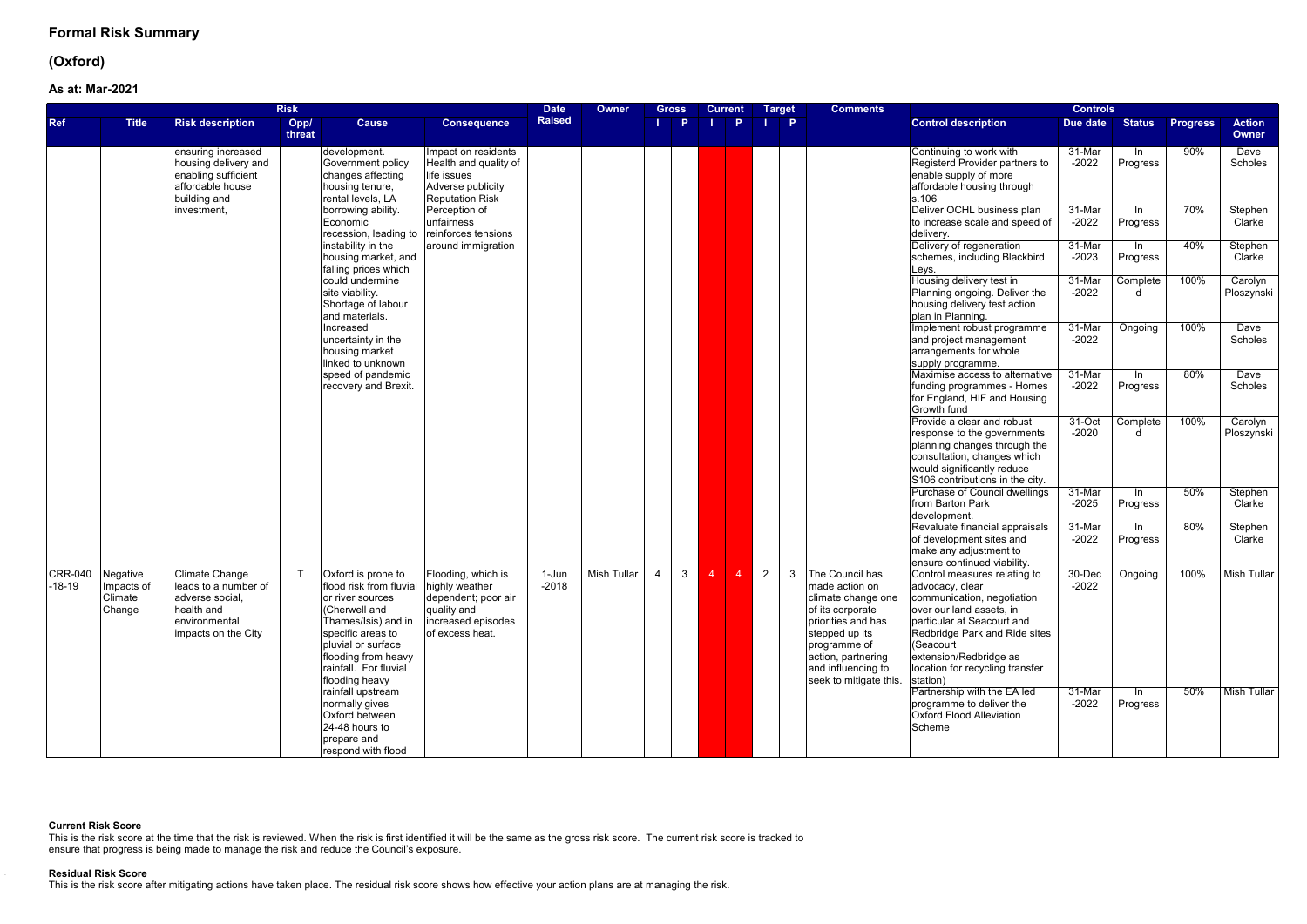## **(Oxford)**

**As at:Mar-2021**

|                            |                                                     |                                                                                                                  | <b>Risk</b>    |                                                                               |                                                                        | <b>Date</b>        | Owner            | Gross               |                | <b>Current</b> |                               | <b>Target</b>             | <b>Comments</b>                                       |                                                                                                                                                                 | <b>Controls</b>    |                   |                 |                               |
|----------------------------|-----------------------------------------------------|------------------------------------------------------------------------------------------------------------------|----------------|-------------------------------------------------------------------------------|------------------------------------------------------------------------|--------------------|------------------|---------------------|----------------|----------------|-------------------------------|---------------------------|-------------------------------------------------------|-----------------------------------------------------------------------------------------------------------------------------------------------------------------|--------------------|-------------------|-----------------|-------------------------------|
| <b>Ref</b>                 | <b>Title</b>                                        | <b>Risk description</b>                                                                                          | Opp/<br>threat | <b>Cause</b>                                                                  | <b>Consequence</b>                                                     | <b>Raised</b>      |                  | Þ                   |                | <b>P</b>       |                               | $\mathbf{I}$ $\mathbf{P}$ |                                                       | <b>Control description</b>                                                                                                                                      | Due date           | <b>Status</b>     | <b>Progress</b> | <b>Action</b><br><b>Owner</b> |
|                            |                                                     |                                                                                                                  |                | protection. There is<br>no warning for<br>pluvial flooding.                   |                                                                        |                    |                  |                     |                |                |                               |                           |                                                       | Reputational risk is shared<br>across partners.                                                                                                                 | 31-Mar<br>$-2022$  | Ongoing           | 100%            | <b>Mish Tullar</b>            |
| <b>CRR-032</b><br>$-18-19$ |                                                     | <b>Balancing and Unable to balance</b><br>Delivery of the the Medium Term<br>Financial Plan   Financial Plan and |                | Reduced<br>contribution from<br>Council companies;                            | Increased use of<br>balances to ensure<br>that Council sets a          | 1-Jun<br>$-2018$   | Nigel<br>Kennedy | 4<br>3              |                |                |                               | -3                        | The MTFP has been<br>produced and<br>balanced for the | Ensure companies are on<br>schedule to deliver returns to<br>Council                                                                                            | 31-Mar<br>$-2021$  | Ongoing           | 100%            | Nigel<br>Kennedy              |
|                            |                                                     | hence deliver the<br>Council's Corporate                                                                         |                | <b>Business Rates</b><br>reform:                                              | balanced budget for<br>next 4                                          |                    |                  |                     |                |                |                               |                           | next four year period                                 | <b>Expenditure Restraint</b>                                                                                                                                    | $1-Mar$<br>$-2021$ | Ongoing           | 100%            | Nigel<br>Kennedy              |
|                            |                                                     | Plan priorities                                                                                                  |                | <b>Local Government</b><br>finance reform;<br>Unachievable                    | years.Re-active<br>action taken to bring<br>budget back into line      |                    |                  |                     |                |                |                               |                           |                                                       | Keep abreast of changes to<br>Business rates reforms and<br>Fair funding                                                                                        | 31-Mar<br>$-2021$  | Ongoing           | 100%            | Nigel<br>Kennedy              |
|                            |                                                     |                                                                                                                  |                | savings and income;<br>Adverse financial                                      |                                                                        |                    |                  |                     |                |                |                               |                           |                                                       | <b>Lobby Government</b>                                                                                                                                         | 31-Mar<br>$-2021$  | Ongoing           | 100%            | Nigel<br>Kennedy              |
|                            |                                                     |                                                                                                                  |                | impacts arising from<br>the covid-19<br>pademic and the<br>economic aftermath |                                                                        |                    |                  |                     |                |                |                               |                           |                                                       | Regular monitoring of revenue<br>and capital budgets and<br>ensuring savings and<br>increased income are on<br>target                                           | 31-Mar<br>$-2021$  | Ongoing           | 100%            | Nigel<br>Kennedy              |
|                            |                                                     |                                                                                                                  |                |                                                                               |                                                                        |                    |                  |                     |                |                |                               |                           |                                                       | Start budget setting early and<br>drive savings in conjunction<br>with members with a full<br>budget reset in December                                          | 31-Mar<br>$-2021$  | Ongoing           | 100%            | Nigel<br>Kennedy              |
| <b>CRR-034</b><br>$-18-19$ | Recruitment<br>and retention<br>of the<br>workforce | The challenge of<br>recruitment and<br>retention in some<br>service areas, and<br>ensuring succession            |                | Proximity to<br>London<br>• High cost of<br>housing                           | Reduced capacity to<br>deliver, especially in<br>high profile projects | 1-Jun<br>$-2018$   | Helen<br>Bishop  | 3<br>4              | 3 <sup>°</sup> | 3 <sup>2</sup> | $\overline{2}$                | $\overline{2}$            |                                                       | Develop and implement<br>improved recruitment<br>processes [incl. use of social<br>media, 'staff stories' and other<br>promotional material]                    | 31-Mar<br>$-2022$  | ln.<br>Progress   | 25%             | Justin<br>Thorne              |
|                            |                                                     | planning exists for<br>critical hard to fill                                                                     |                | Congested                                                                     |                                                                        |                    |                  |                     |                |                |                               |                           |                                                       | Develop employer brand                                                                                                                                          | 31-Mar<br>$-2022$  | In In<br>Progress | 25%             | Justin<br>Thorne              |
|                            |                                                     | roles.                                                                                                           |                | infrastructure and<br>transport links                                         |                                                                        |                    |                  |                     |                |                |                               |                           |                                                       | Develop greater<br>understanding of reasons for<br>staff leaving and obtain insight<br>into their 'work experience'<br>whilst at council                        | 31-Mar<br>$-2022$  | In In<br>Progress | 40%             | Justin<br>Thorne              |
|                            |                                                     |                                                                                                                  |                |                                                                               |                                                                        |                    |                  |                     |                |                |                               |                           |                                                       | Development of 'talent<br>pipeline' including work<br>experience, apprenticeships,<br>graduate placement,<br>sponsoring students through<br>qualification, etc. | 31-Mar<br>$-2022$  | -ln<br>Progress   | 40%             | Justin<br>Thorne              |
|                            |                                                     |                                                                                                                  |                |                                                                               |                                                                        |                    |                  |                     |                |                |                               |                           |                                                       | Review of employment offer<br>for hard to fill and specialist<br>roles [pay, flexible working<br>practices, employee benefits]                                  | 31-Mar<br>$-2022$  | - In<br>Progress  | 40%             | Justin<br>Thorne              |
| <b>CRR-036</b>             | Resilience of<br>Trading                            | <b>The Council</b><br>Companies are not                                                                          |                | Lack of skilled<br>direction from                                             | Reputational<br>damage of failing                                      | $1-Jun$<br>$-2018$ | Nigel<br>Kennedy | $\overline{4}$<br>3 | $-4$           |                | $\overline{3}$ $\overline{3}$ | $\overline{3}$            |                                                       | Delivery of Improved systems                                                                                                                                    | 31-Mar<br>$-2022$  | $\ln$<br>Progress | 50%             | Nigel<br>Kennedy              |
| $-18-19$                   | Models                                              | successful and fail to<br>deliver outputs and<br>financial returns                                               |                | Directors;<br>Lack of capacity<br>Lack of commercial<br>focus                 | companies<br>Reduced financial<br>returns to the<br>Council impacting  |                    |                  |                     |                |                |                               |                           |                                                       | Establish robust system of<br>shareholder and scrutiny<br>meetings for wholly owned<br>companies                                                                | 31-Mar<br>$-2022$  | In In<br>Progress | 75%             | Susan Sale                    |
|                            |                                                     |                                                                                                                  |                | Shortfalls in income<br>forecasts                                             | on MTFP<br>Lack of delivery of                                         |                    |                  |                     |                |                |                               |                           |                                                       | Governance over all joint<br>ventures and companies                                                                                                             | 31-Mar<br>$-2022$  | In<br>Progress    | 50%             | Nigel<br>Kennedy              |

### **Current Risk Score**

This is the risk score at the time that the risk is reviewed. When the risk is first identified it will be the same as the gross risk score. The current risk score is tracked to ensure that progress is being made to manage the risk and reduce the Council's exposure.

### **Residual Risk Score**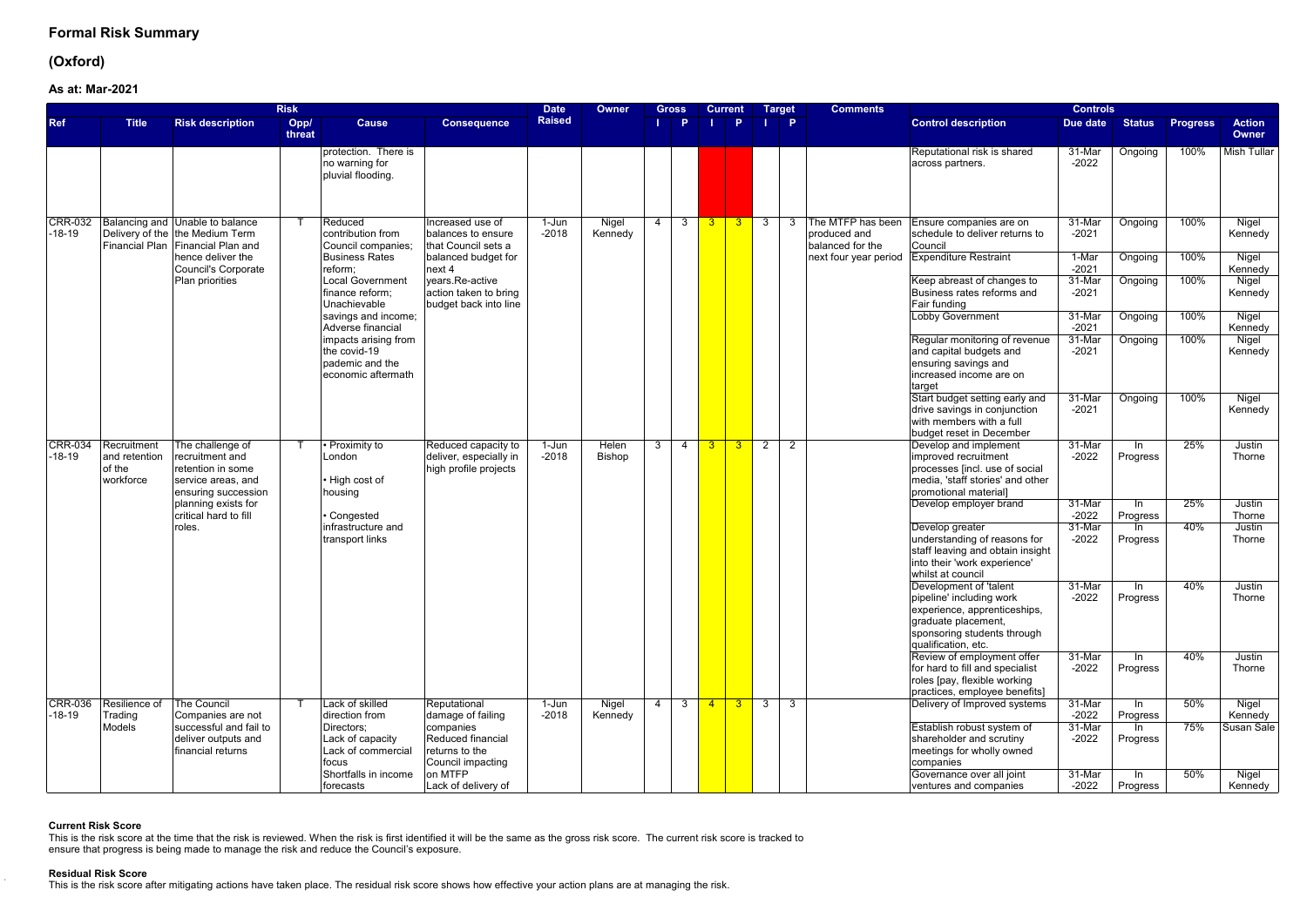## **(Oxford)**

### **As at:Mar-2021**

|                            |                                      |                                                                                                                   | <b>Risk</b>    |                                                                                                                                                                                                                                                                                                                                                                                                                                                                                                                                                                                                  |                                                                                                                                                                                                                                                                                                                                                                                                                                                                                                                                                                                         | <b>Date</b>          | Owner              | Gross          |          | <b>Current</b> |    | <b>Target</b>             | <b>Comments</b>                                                                                                                                                                                                                                                                                                                                                        |                                                                                                                                                                                                                                                                   | <b>Controls</b>   |                   |                 |                        |
|----------------------------|--------------------------------------|-------------------------------------------------------------------------------------------------------------------|----------------|--------------------------------------------------------------------------------------------------------------------------------------------------------------------------------------------------------------------------------------------------------------------------------------------------------------------------------------------------------------------------------------------------------------------------------------------------------------------------------------------------------------------------------------------------------------------------------------------------|-----------------------------------------------------------------------------------------------------------------------------------------------------------------------------------------------------------------------------------------------------------------------------------------------------------------------------------------------------------------------------------------------------------------------------------------------------------------------------------------------------------------------------------------------------------------------------------------|----------------------|--------------------|----------------|----------|----------------|----|---------------------------|------------------------------------------------------------------------------------------------------------------------------------------------------------------------------------------------------------------------------------------------------------------------------------------------------------------------------------------------------------------------|-------------------------------------------------------------------------------------------------------------------------------------------------------------------------------------------------------------------------------------------------------------------|-------------------|-------------------|-----------------|------------------------|
| <b>Ref</b>                 | <b>Title</b>                         | <b>Risk description</b>                                                                                           | Opp/<br>threat | <b>Cause</b>                                                                                                                                                                                                                                                                                                                                                                                                                                                                                                                                                                                     | <b>Consequence</b>                                                                                                                                                                                                                                                                                                                                                                                                                                                                                                                                                                      | <b>Raised</b>        |                    |                | <b>P</b> |                | P. | $\mathbf{I}$ $\mathbf{P}$ |                                                                                                                                                                                                                                                                                                                                                                        | <b>Control description</b>                                                                                                                                                                                                                                        | Due date          | <b>Status</b>     | <b>Progress</b> | <b>Action</b><br>Owner |
|                            |                                      |                                                                                                                   |                | Deficiencies in<br>qovernance                                                                                                                                                                                                                                                                                                                                                                                                                                                                                                                                                                    | dividends to the<br>Council                                                                                                                                                                                                                                                                                                                                                                                                                                                                                                                                                             |                      |                    |                |          |                |    |                           |                                                                                                                                                                                                                                                                                                                                                                        | Internal audit of companies<br>review by BDO - second<br>review due December 2020                                                                                                                                                                                 | 31-Mar<br>$-2022$ | Ongoing           | 100%            | Nigel<br>Kennedy       |
|                            |                                      |                                                                                                                   |                | <b>Housing Company</b><br>sites not delivered to<br>planned timescales                                                                                                                                                                                                                                                                                                                                                                                                                                                                                                                           |                                                                                                                                                                                                                                                                                                                                                                                                                                                                                                                                                                                         |                      |                    |                |          |                |    |                           |                                                                                                                                                                                                                                                                                                                                                                        | Presentation of updated<br>business plan on a quarterly<br>basis to shareholder - OCHL                                                                                                                                                                            | 31-Mar<br>$-2022$ | ln.<br>Progress   | 80%             | Nigel<br>Kennedy       |
|                            |                                      |                                                                                                                   |                | Directors not<br>recognising the<br>control that a                                                                                                                                                                                                                                                                                                                                                                                                                                                                                                                                               |                                                                                                                                                                                                                                                                                                                                                                                                                                                                                                                                                                                         |                      |                    |                |          |                |    |                           |                                                                                                                                                                                                                                                                                                                                                                        | Presentation of updated<br>business plan on a quarterly<br>basis to shareholder - ODS                                                                                                                                                                             | 31-Mar<br>$-2022$ | In In<br>Progress | 80%             | Nigel<br>Kennedy       |
|                            |                                      |                                                                                                                   |                | holding organisation<br>properly has over                                                                                                                                                                                                                                                                                                                                                                                                                                                                                                                                                        |                                                                                                                                                                                                                                                                                                                                                                                                                                                                                                                                                                                         |                      |                    |                |          |                |    |                           |                                                                                                                                                                                                                                                                                                                                                                        | Reporting to shareholder for<br>Barton                                                                                                                                                                                                                            | 31-Mar<br>$-2022$ | Ongoing           | 100%            | Nigel<br>Kennedy       |
|                            |                                      |                                                                                                                   |                | their operations and<br>outputs                                                                                                                                                                                                                                                                                                                                                                                                                                                                                                                                                                  |                                                                                                                                                                                                                                                                                                                                                                                                                                                                                                                                                                                         |                      |                    |                |          |                |    |                           |                                                                                                                                                                                                                                                                                                                                                                        | Reporting to shareholder for<br>Oxwed                                                                                                                                                                                                                             | 31-Mar<br>$-2022$ | Ongoing           | 100%            | Nigel<br>Kennedy       |
|                            |                                      |                                                                                                                   |                |                                                                                                                                                                                                                                                                                                                                                                                                                                                                                                                                                                                                  |                                                                                                                                                                                                                                                                                                                                                                                                                                                                                                                                                                                         |                      |                    |                |          |                |    |                           |                                                                                                                                                                                                                                                                                                                                                                        | Review dividend policy -<br><b>OCHL</b>                                                                                                                                                                                                                           | 31-Mar<br>$-2022$ | ln.<br>Progress   | 10%             | Nigel<br>Kennedy       |
|                            |                                      |                                                                                                                   |                |                                                                                                                                                                                                                                                                                                                                                                                                                                                                                                                                                                                                  |                                                                                                                                                                                                                                                                                                                                                                                                                                                                                                                                                                                         |                      |                    |                |          |                |    |                           |                                                                                                                                                                                                                                                                                                                                                                        | <b>Strategic Review of OCHL</b>                                                                                                                                                                                                                                   | 31-Mar<br>$-2022$ | In.<br>Progress   | 50%             | Nigel<br>Kennedy       |
|                            |                                      |                                                                                                                   |                |                                                                                                                                                                                                                                                                                                                                                                                                                                                                                                                                                                                                  |                                                                                                                                                                                                                                                                                                                                                                                                                                                                                                                                                                                         |                      |                    |                |          |                |    |                           |                                                                                                                                                                                                                                                                                                                                                                        | Update and improve ODS<br><b>Operating Model</b>                                                                                                                                                                                                                  | 31-Mar<br>$-2022$ | In In<br>Progress | 30%             | Nigel<br>Kennedy       |
| <b>CRR-037</b><br>$-18-19$ | Local<br>Government<br>Reorganisatio | Risk that the<br>reorganisation or<br>devolution is imposed<br>to the detriment of<br>the Council and the<br>City |                | The 2017 bid for an<br>Oxfordshire-wide<br>unitary authority has<br>sat dormant since<br>Government made<br>clear it has no<br>appetite to pursue<br>this while Growth<br>Board partners<br>deliver the Growth<br>Deal. However, the<br>new Prime Minister<br>and Cabinet, with<br>ministerial changes<br>in MHCLG, creates<br>uncertainity over the<br>Government's policy<br>position on unitaries<br>going forwards.<br>There is also new<br>uncertainity around<br>the Growth Deal,<br>given the<br>uncertainity over the<br>status of South<br>Oxfordshire District<br>Council's Local Plan | If debate is<br>reopened:<br>Significant<br>distraction of<br>resources and focus<br>into making City's<br>case in argument<br>- Significant<br>disruption to<br>partnership working<br>and loss of<br>opportunities for<br>significant<br>infrastructure<br>investment<br>Risk of weakened<br>focus on Oxford's<br>priorities in a single<br>Unitary<br>Potential negative<br>impact on<br>community though<br>loss of local<br>accountability for<br>investment and<br>services<br>Adverse impact on<br>resourcing<br>Adverse impact on<br>the growth deal and<br>partnership working | $1 - Jun$<br>$-2018$ | <b>Mish Tullar</b> | 5 <sup>5</sup> |          | 3 4 2 4        |    |                           | The change of<br>administration at<br>Oxfordshire County<br>Council, with the<br>Fair Deal Alliance,<br>has reduced the<br>likelihood of a<br>further bid for<br>countywide unitary.<br>However, there is still governance<br>uncertainty over<br>what will be set out<br>in the Government's<br>Devolution White<br>Paper that is now<br>expected later this<br>vear. | Build understanding of new<br>Government administration's<br>view on devolution/unitary,<br>Growth Deal, Ox-Cam Arc &<br>seek levers to influence<br>around Oxford Priorities.<br>Maintain focus on delivering<br>growth agenda & build<br>consensual partnership | 31-Mar<br>$-2022$ | -In<br>Progress   | 90%             | <b>Mish Tullar</b>     |

### **Current Risk Score**

This is the risk score at the time that the risk is reviewed. When the risk is first identified it will be the same as the gross risk score. The current risk score is tracked to ensure that progress is being made to manage the risk and reduce the Council's exposure.

#### **Residual Risk Score**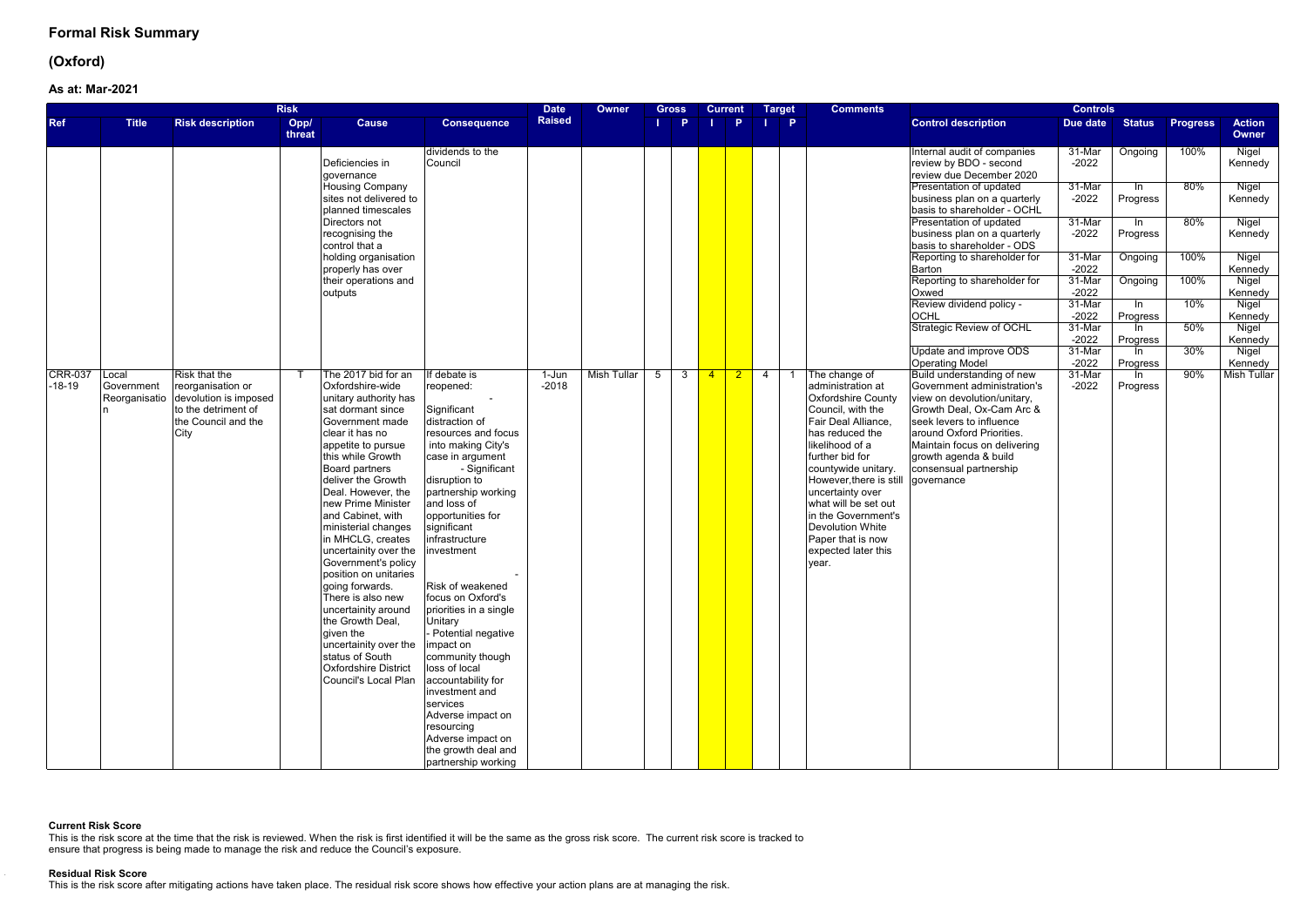## **(Oxford)**

### **As at:Mar-2021**

| <b>Risk</b>                |                                                                      |                                                                                                                                        |                |                                                                                                                                                                                                                                                                                                                       |                                                                                                                                                                                                                  | <b>Date</b>      | Owner      | <b>Gross</b>                 | <b>Current</b>                                                              | <b>Target</b>  | <b>Comments</b>                                                                                                                                                                                                                                                                                                                                                                                                                                                                                                                                                                                                                                                                                                                                                                                                                                                                                                                                                                                                                                                                                                                                                                                                               |                                                                                                                                                                                                                    | <b>Controls</b>   |                 |                 |                        |
|----------------------------|----------------------------------------------------------------------|----------------------------------------------------------------------------------------------------------------------------------------|----------------|-----------------------------------------------------------------------------------------------------------------------------------------------------------------------------------------------------------------------------------------------------------------------------------------------------------------------|------------------------------------------------------------------------------------------------------------------------------------------------------------------------------------------------------------------|------------------|------------|------------------------------|-----------------------------------------------------------------------------|----------------|-------------------------------------------------------------------------------------------------------------------------------------------------------------------------------------------------------------------------------------------------------------------------------------------------------------------------------------------------------------------------------------------------------------------------------------------------------------------------------------------------------------------------------------------------------------------------------------------------------------------------------------------------------------------------------------------------------------------------------------------------------------------------------------------------------------------------------------------------------------------------------------------------------------------------------------------------------------------------------------------------------------------------------------------------------------------------------------------------------------------------------------------------------------------------------------------------------------------------------|--------------------------------------------------------------------------------------------------------------------------------------------------------------------------------------------------------------------|-------------------|-----------------|-----------------|------------------------|
| <b>Ref</b>                 | <b>Title</b>                                                         | <b>Risk description</b>                                                                                                                | Opp/<br>threat | <b>Cause</b>                                                                                                                                                                                                                                                                                                          | <b>Consequence</b>                                                                                                                                                                                               | <b>Raised</b>    |            | $\mathbf{I}$ $\mathbf{P}$    | <b>P</b>                                                                    | $\blacksquare$ |                                                                                                                                                                                                                                                                                                                                                                                                                                                                                                                                                                                                                                                                                                                                                                                                                                                                                                                                                                                                                                                                                                                                                                                                                               | <b>Control description</b>                                                                                                                                                                                         | Due date          | <b>Status</b>   | <b>Progress</b> | <b>Action</b><br>Owner |
| <b>CRR-039</b><br>$-18-19$ | Delivery of<br>Services by<br>External<br>nerships /<br>Supply Chain | The negative<br>performance of<br>suppliers has a direct<br>Suppliers/Part   impact on the<br>Councils ability to<br>achieve its goals |                | Failure of key<br>supplier (i.e. Fusion)<br>or reductions in<br>funding and/or<br>financial pressures<br>on the councils<br>critical service<br>partners may place<br>additional burdens<br>/demands on the<br>council and poorer<br>services outcomes<br>for citizens and<br>potential risks to our<br>supply chain. | Lack of coordinated<br>response or weak<br>relationships with<br>partners leads to<br>withdrawal of<br>services, increasing<br>the burden on City<br>Council services and<br>poorer outcomes for<br>communities. | 1-Jun<br>$-2018$ | lan Brooke | $\overline{\mathbf{3}}$<br>3 | $\begin{array}{ c c c c c } \hline 3 & 3 \\ \hline \end{array}$<br><b>3</b> | 3              | <b>LEISURE</b><br>MANAGEMENT<br>CONTRACT: The<br>unprecedented<br>COVID-19 scenario<br>means that leisure<br>facilities were<br>temporarily closed in<br>20 Mar 2020 and<br>November 2020;<br>again from 8pm on<br>24 Dec and<br>currently are closed;<br>other than Hinksey<br>heated Outdoor<br>Pool, which<br>re-opened 29 March<br>2021.(in line with<br>national guidelines).<br>The COVID-19<br>pandemic has had a<br>detrimental impact<br>on Fusions trading<br>results; these events<br>& other conditions,<br>may indicate that a<br>material uncertainty<br>exists, which may<br>cast doubt on<br>Fusions ability to<br>continue as a going<br>concern. The<br>Council continues to<br>work closely with<br>Fusion Lifestyle, key<br>clubs and customer<br>representatives via<br>the Leisure<br>Partnership Board,<br>to help further<br>inform a safe, viable<br>and sustainable<br>leisure offer.<br>Additionally, Officers<br>are working with<br>National industry<br>partners (i.e. CLOA,<br>UK Active, APSE,<br>Sport England, etc.)<br>to help understand<br>wider implications<br>and good practice.<br>Fusion have<br>obtained for their<br>business, a £12m<br>3yr CBIL loan from<br>their bank. OCC in | Work collectively and<br>coherently with key partners to<br>find solutions. Effective<br>relationship management<br>across partners will help to<br>manage risks around service<br>delivery and reputational risk. | 31-Mar<br>$-2022$ | ln.<br>Progress | 60%             | lan Brooke             |

### **Current Risk Score**

This is the risk score at the time that the risk is reviewed. When the risk is first identified it will be the same as the gross risk score. The current risk score is tracked to ensure that progress is being made to manage the risk and reduce the Council's exposure.

#### **Residual Risk Score**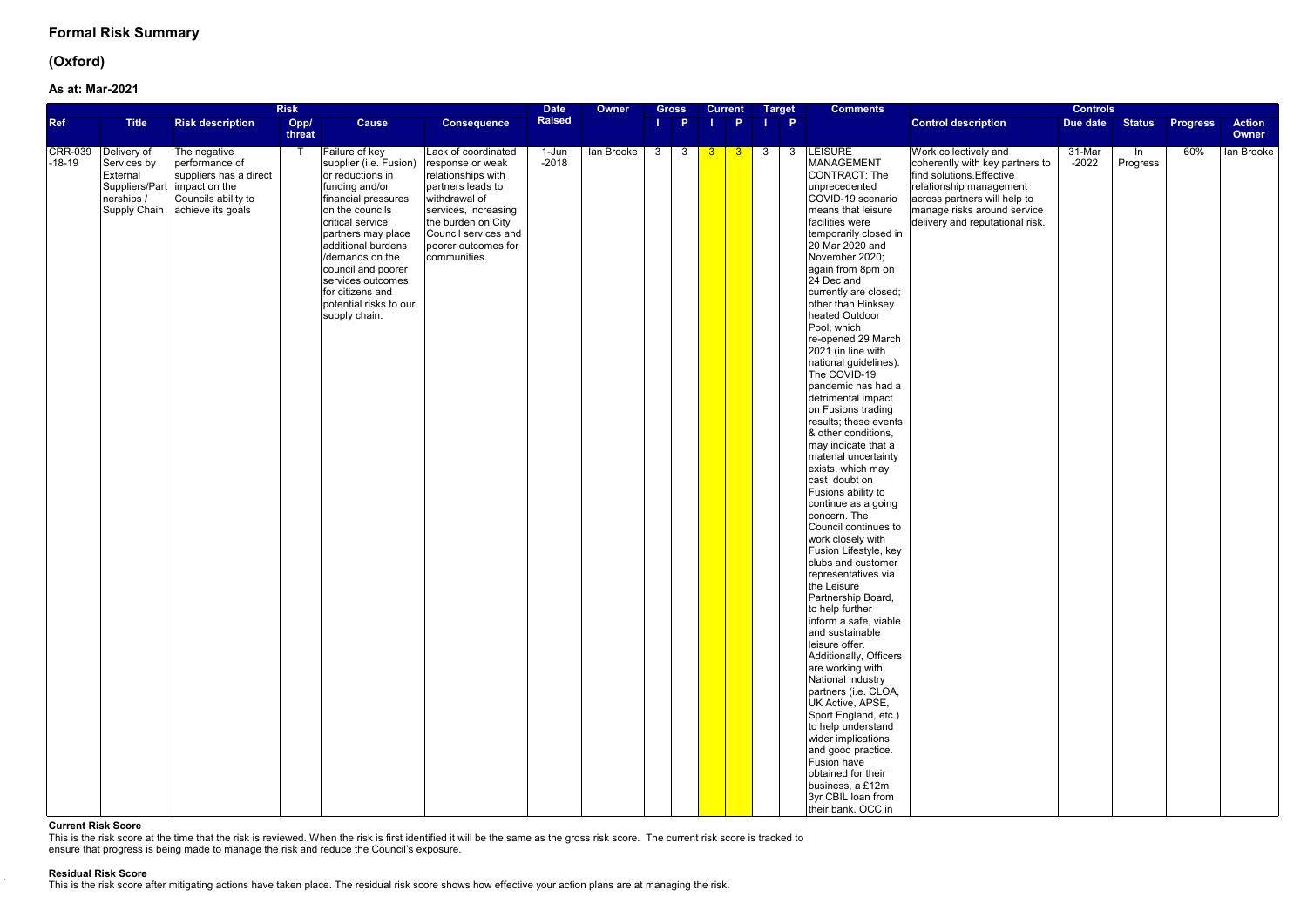## **(Oxford)**

### **As at:Mar-2021**

|                            |                                        |                                                                                                                     | <b>Risk</b>    |                                                                                                                                          |                                                                                                                  | <b>Date</b>        | Owner                         | Gross                            |   | <b>Current</b>                                                      |                | <b>Comments</b><br><b>Target</b>                                                                                                                                                                                                      |                                                                                                                                                                                                                     | <b>Controls</b>             |                    |                 |                                             |
|----------------------------|----------------------------------------|---------------------------------------------------------------------------------------------------------------------|----------------|------------------------------------------------------------------------------------------------------------------------------------------|------------------------------------------------------------------------------------------------------------------|--------------------|-------------------------------|----------------------------------|---|---------------------------------------------------------------------|----------------|---------------------------------------------------------------------------------------------------------------------------------------------------------------------------------------------------------------------------------------|---------------------------------------------------------------------------------------------------------------------------------------------------------------------------------------------------------------------|-----------------------------|--------------------|-----------------|---------------------------------------------|
| <b>Ref</b>                 | <b>Title</b>                           | <b>Risk description</b>                                                                                             | Opp/<br>threat | <b>Cause</b>                                                                                                                             | <b>Consequence</b>                                                                                               | <b>Raised</b>      |                               | Þ                                |   | P.                                                                  |                | $\mathsf{I}$ $\mathsf{P}$                                                                                                                                                                                                             | <b>Control description</b>                                                                                                                                                                                          | Due date                    | <b>Status</b>      | <b>Progress</b> | <b>Action</b><br>Owner                      |
|                            |                                        |                                                                                                                     |                |                                                                                                                                          |                                                                                                                  |                    |                               |                                  |   |                                                                     |                | partnership with<br>Fusion were<br>successful in an<br>application ding<br>application of<br>circa£300k National<br>Leisure Recovery<br>Funding bid<br>providing further<br>finical stability for<br>the leisure offer in<br>the city |                                                                                                                                                                                                                     |                             |                    |                 |                                             |
| <b>CRR-042</b><br>$-18-19$ | Terrorism                              | Terrorist incident in<br>the city (most likely in<br>the city centre) that                                          |                | Oxford is an<br>internationally<br>known city and is a                                                                                   | Dependent on<br>nature of attack and<br>where it occurs.                                                         | 1-Jun<br>$-2018$   | <b>Matthew</b><br>Peachey     | $\overline{5}$<br>$2^{\circ}$    | 5 | $\begin{array}{ c c c } \hline \textbf{2} & \textbf{5} \end{array}$ |                | 2                                                                                                                                                                                                                                     | Council's emergency plan<br>includes link to Crowded<br>Spaces Evacuation Plan                                                                                                                                      | 31-Mar<br>$-2022$           | Ongoing            | 100%            | <b>Matthew</b><br>Peachey                   |
|                            |                                        | adversely affects<br>normal life in the city,<br>including a negative<br>impact on the<br>Council's business,       |                | more likely target<br>than cities and<br>towns of a similar<br>size. There are<br>several areas where                                    | Could result in lock<br>down of buildings,<br>including Council<br>offices, severe travel<br>disruption, need to |                    |                               |                                  |   |                                                                     |                |                                                                                                                                                                                                                                       | Emergency plans for<br>Council-operated buildings<br>include dealing with a terrorist<br>attack.(including building<br>lock-down procedure)                                                                         | 31-Mar<br>$-2022$           | Ongoing            | 100%            | <b>Matthew</b><br>Peachey                   |
|                            |                                        | or targets an<br>individual event (e.g.<br>May Morning, St<br>Giles' Fair, events in                                |                | large numbers of<br>people congregate -<br>primary shopping<br>areas and tourist                                                         | disperse large<br>numbers of people<br>(to places pf safety).<br>Non-delivery of                                 |                    |                               |                                  |   |                                                                     |                |                                                                                                                                                                                                                                       | Event plans include dealing<br>with a terrorist<br>attack.(including evacuation<br>procedure)                                                                                                                       | 31-Mar<br>$-2022$           | Ongoing            | 100%            | <b>Matthew</b><br>Peachey                   |
|                            |                                        | South Park)                                                                                                         |                | attractions, transport<br>hubs - that may be<br>conducive and                                                                            | Council services                                                                                                 |                    |                               |                                  |   |                                                                     |                |                                                                                                                                                                                                                                       | Physical barriers in place -<br>temporary and permanent<br>Respond to intelligence                                                                                                                                  | 31-Mar<br>$-2022$<br>31-Mar | Ongoing<br>Ongoing | 100%<br>100%    | <b>Matthew</b><br>Peachey<br><b>Matthew</b> |
|                            |                                        |                                                                                                                     |                | prone to attack                                                                                                                          |                                                                                                                  |                    |                               |                                  |   |                                                                     |                |                                                                                                                                                                                                                                       | received                                                                                                                                                                                                            | $-2022$                     |                    |                 | Peachey                                     |
|                            |                                        |                                                                                                                     |                |                                                                                                                                          |                                                                                                                  |                    |                               |                                  |   |                                                                     |                |                                                                                                                                                                                                                                       | Work with partners,<br>particularly the Police and<br>County Council, on mitigation<br>measures                                                                                                                     | 31-Mar<br>$-2022$           | ln.<br>Progress    | 50%             | <b>Matthew</b><br>Peachey                   |
| <b>CRR-044</b><br>$-18-19$ | Health and<br>Safety -<br>Buildings    | Failure to comply with<br>the various H&S<br>legislative<br>requirements which<br>ensure the safety of<br>buildings |                | Inadequate training,<br>poor systems and<br>procedures, failure<br>to robustly monitor<br>performance and<br>address this.<br>Inadequate | Corporate<br>manslaughter. HSE<br>investigation and<br>substantial fines.<br>Loss of reputation                  | $1-Jun$<br>$-2018$ | Stephen<br>Clarke             | $\overline{4}$<br>$\overline{4}$ |   | $\begin{array}{ c c c c c }\n\hline\n4 & 3 & 3\n\end{array}$        |                | 2                                                                                                                                                                                                                                     | Continued progress with tower<br>blocks, ensuring remaining<br>planned work is complete,<br>including at Hockmore, and<br>continued monitoring to<br>identify and implement any<br>further improvements needed.     | 31-Mar<br>$-2022$           | In<br>Progress     | 80%             | Stephen<br>Clarke                           |
|                            |                                        |                                                                                                                     |                | resourcing and<br>skills.<br>Inadequate<br>maintenance of                                                                                |                                                                                                                  |                    |                               |                                  |   |                                                                     |                |                                                                                                                                                                                                                                       | Following CDM audit,<br>implement revised and<br>strengthened governance<br>arrangements.                                                                                                                           | 31-Mar<br>$-2022$           | -In<br>Progress    | 50%             | Nick Brown                                  |
|                            |                                        |                                                                                                                     |                | buildings                                                                                                                                |                                                                                                                  |                    |                               |                                  |   |                                                                     |                |                                                                                                                                                                                                                                       | Health & Safety team have<br>been allocated key areas of<br>responsibilities and are<br>progressing the area<br>highlighted from FRA and<br>Asbestos surveys are rectified<br>to ensure OCC are fully<br>compliant. | 31-Mar<br>$-2022$           | $\ln$<br>Progress  | 80%             | Stephen<br>Clarke                           |
|                            |                                        |                                                                                                                     |                |                                                                                                                                          |                                                                                                                  |                    |                               |                                  |   |                                                                     |                |                                                                                                                                                                                                                                       | Ongoing monitoring and<br>surveillance of property to<br>ensure compliance.                                                                                                                                         | 31-Mar<br>$-2022$           | In<br>Progress     | 60%             | Stephen<br>Clarke                           |
| <b>CRR-038</b><br>-18-19   | Business<br>Continuity<br>Planning and | There is an adverse<br>impact on continuous<br>business operation                                                   |                | • Disruptive event<br>hindering access to<br>building.                                                                                   | Non-delivery of<br>business operation                                                                            | $1-Jun$<br>$-2018$ | <b>Helen</b><br><b>Bishop</b> | 3 <sup>1</sup><br>3              |   | $2 \mid 2$                                                          | $\overline{2}$ | $\overline{2}$                                                                                                                                                                                                                        | All Services to review and<br>sign-off their BC plans to<br>ensure up-to-date.                                                                                                                                      | 31-Mar<br>$-2022$           | Ongoing            | 100%            | <b>Bill Lewis</b>                           |

### **Current Risk Score**

This is the risk score at the time that the risk is reviewed. When the risk is first identified it will be the same as the gross risk score. The current risk score is tracked to ensure that progress is being made to manage the risk and reduce the Council's exposure.

#### **Residual Risk Score**